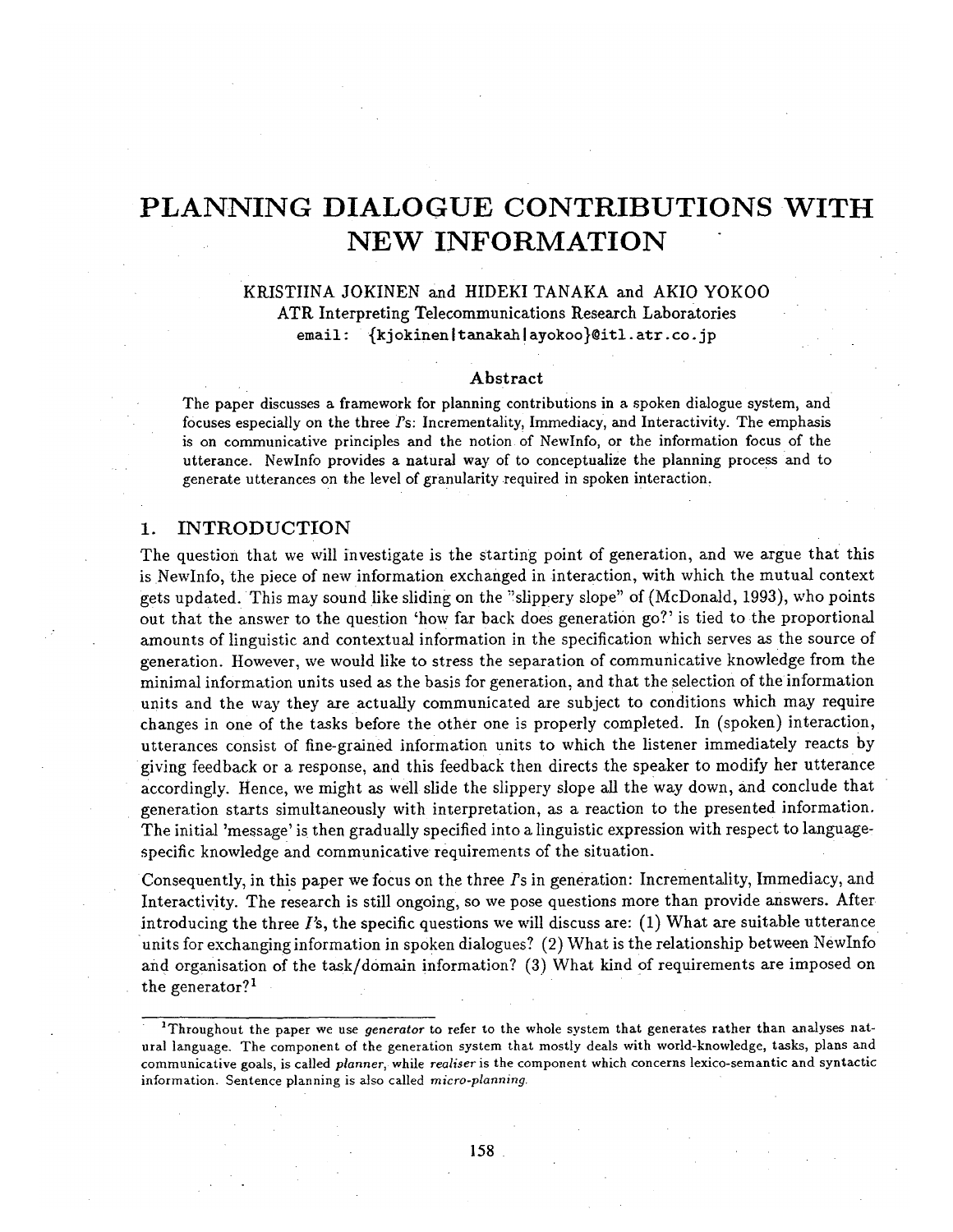#### **• 2.** THE THREE *I' S*

Consider the following telephone dialogue, taken from the ATR EMMI corpus (Loken-Kim et al., 1993). A conference participant calls the conference office and asks for information on how to get to the conference center from Kyoto station.

(1) IE: /breath/ (and I wondered if you could) [ah] I'm at Kyoto Station just now and I wondered if you could give me information on how to get to the conference center

**A:** Certainly [ah] where exactly are you in Kyoto Station

IE: [um] (I) I've just come on the Shinkansen from [ah] Tokyo so I'm just outside the tracks A: /breath/ OK [um] you're going to want to look right ahead of you and you'll see a {large} (staircase) stairwell

IZ: { [umhuh] } [uhuh]

A: you're going to want to go up that set of stairs

IE: [uhuh]

**A:** walk across a platform

IE: [uhuh]

- A: and then down the stairs and out what is referred to as the central exit IE: nK
- A: you'll probly be able to see signs from where you're standing now signs towards the central exit
- IE: [ah] yes I see {(ha') hachi} something
- A:  $\{(0')\}$  OK}
- IE: OK
- A: OK you wanna follow those signs until you're basically out {of Kyo}to station
- $IE: \{[mhm]\} \{mhm\}$

A provides detailed instructions of how IE can get out of Kyoto station, as the first step towards the main goal to get to the conference center. The route is divided into parts, and the pieces of information are given *incrementally* to IE. After each piece of information, A-pauses for a while and IE acknowledges the receipt of the information. Later in the dialogue the following occurs:

(2) IE: /ls/ all right that sounds [ah] easy enough (could) I wonder if you could tell me are there any interesting [ah] sights around that area (I) I believe there's a break at the conference at some point and I was just wondering if there's anything interesting to see

A: [ah] yes actually that's a very [um] interesting part of (the city) Kyoto city [um] close to thi conference center is a shrine called Heian shrine and ({it da}tes back) I don't know if you're familiar with Kyoto history

 $IE: \{[hmm]\}$ 

A: or not but Kyoto (y') was the former capital of Japan

IE: [uhuh]

A: and in that particular time (instead of being referred to) the city itself was not referred to as Kyoto it was referred to as Heian

IE: [unhu{n] }

 $IE: [unh{un}]$ 

A: {so} that shrine is actually very historic in the city itself

IE: [uhuh]

A: and depending on the day that you go there could be various events held IE: [uhuh]

• A: and (it's) it's very easy to locate because you'll see a large orange gate IE: [uhuh]

A: [um] and (it's) it's a well-known landmark within the city

IE: nK

- A: and across the street from thi shrine itself there's a museum {Kyoto} Art Museum
- IE:  $\{[\text{uhuh}]\}$  +  $[\text{aha}]$  +

A: ({an}d so) which in Japanese has the idea of peace or tranquility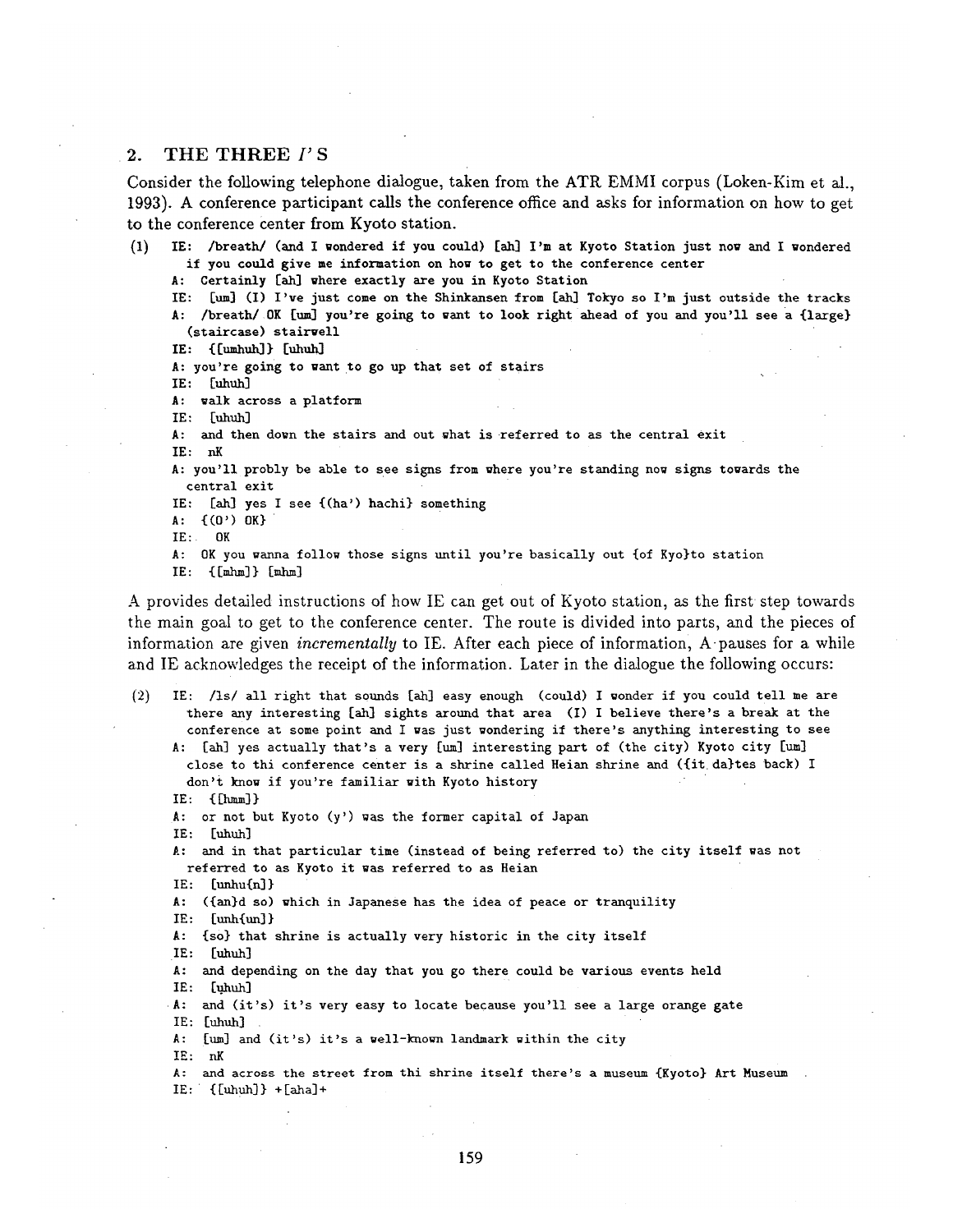+so+ many people are also familiar with that so it's actually quite easy to find your way

IE: nK

A: I would say from the conference center if you're going to walk it would probly **be about [um] fifteen** minutes

IE: [uhuh]

A: fifteen minutes on foot

IE: [oh] .OK sounds very easy to **reach** 

This example has a similar structure to the previous one: A gives information which IE acknowl- • edges. However, there is no clear plan structure that guides A's incremental descriptions. Rather, each piece of information js connected to the previous one via *topical associations:* the name of the shrine associates with the old name of Kyoto and peace and tranquility, while the gate with which the shrine is easy to locate, also serves as a landmark of the whole city. These topical chains, shown in Fig. 2, are quite different from the task structure in Fig. 1 which underlies dialogue 1: A relies on her knowledge of the domain and the different relations between the concepts rather than on a hierarchial plan. This type of generation provides an interesting challenge to NLG systems in genera/, since it not only requires flexible focus shifting (McCoy and Cheng, 1991; Hovy and McCoy, 1989) but also that the communicative principles governing associative chains are spelled out.

Two unusual interactions, though characteristic of spoken dialogues, also take place in dialogue 2. In the beginning, A starts to provide information about the interesting places to visit around the conference center, but soon realises that a foreign conference participant does not automatically possess knowledge of such historical facts as what period a shrine dates back to. A thus repairs her utterance completely and produces a remark about her ignorance. IE's evasive feedback confirms A's tacit assumptions of IE's scarce knowledge of Kyoto's history, and is embedded inside A's turn. Although A's remark can also function as an indirect request for IE to indicate her knowledge state. on the matter, A continues her original utterance as if IE had only provided backchannelling and not taken a full turn. Mutual knowledge has thus been established without an explicit questionanswer exchange. This is an example of *immediacy* of reaction: the speakers monitor their own contributions, and closely follow what the partner says. The information exchange is managed locally by presenting new information to the partner who then analyses, evaluates, and reacts to the new information in the current dialogue context (Clark and Schaefer, 1989; Traum, 1994;





Figure 2: Topic association network.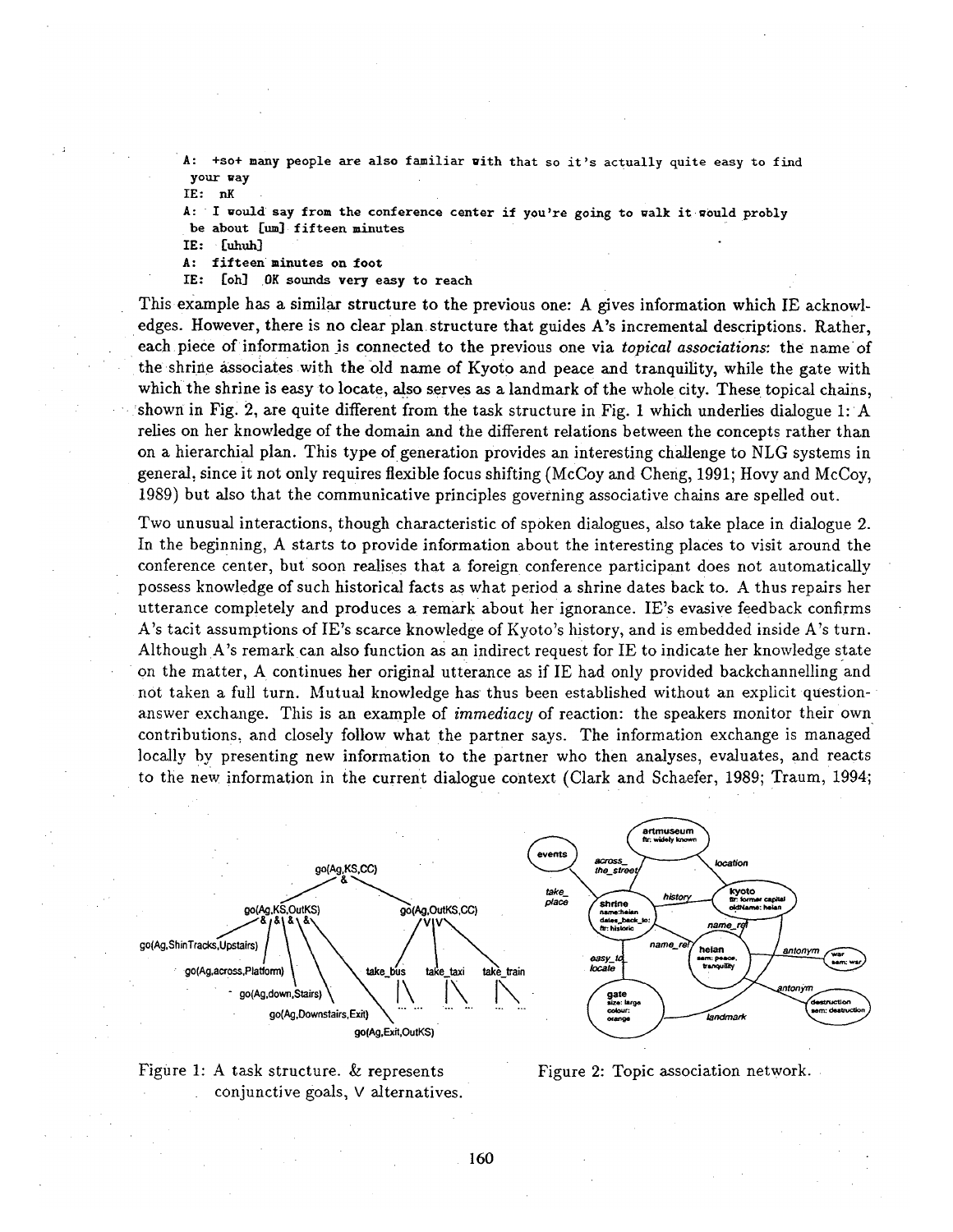Jokinen, 1996). However, the listener does not initiate the response only after the speaker has finished speaking, but rather, starts response generation immediately, simultaneously as the speaker speaks. The listener signals her understanding of what is being said by explicit or implicit feedback<sup>2</sup> (Allwood et al., 1992), and she may even co-produce utterance units (Fais, 1994).

The other peculiar interaction occurs at the end of the dialogue. A has volunteered information about how long it takes to walk from the conference center to the museum, and IE acknowledges this. A may have reasons to suspect that IE has not really understood the presented information, so she repeats it to make sure that it is correctly integrated into mutual knowledge. This is an example of the *interactivity* of communication. The whole dialogue of course is already an interactive event, but the subtle point here is the use of repetition as a means of interaction *management*. Since the factual information in a repetition is already known, the relevance of such an utterance arises from the very act Of repetition and new information is looked for on a metalevel, i.e. on the level of interaction management. In this example, repetition functions as an effective turn release, signalling to the partner that she needs to confirm the information in a more convincing way.

In NL generation, conversational aspects have been addressed especially in interactive explanation and instruction generation (Cawsey, 1993; Carletta, 1992; Moore, 1995; Inui et al., 1996). In this paper we approach the problem from the view-point of spoken interaction, and outline a reactive response planner which takes into account the speaker's communicative needs and the new information intended to be conveyed, based on the three  $~s$  discussed above.

## 3. INFORMATION STRUCTURE OF UTTERANCES

### 3.1. Prosodic information units

It is commonly agreed that sentences are not appropriate units for spoken interactions; rather, the object of study is the utterance, variably defined with the help of speech acts, turns, turnconstructional units, and intonational units. In generation, the general control flow goes from conceptual information to the string of words (ultimately: sounds), and the question of a suitable utterance unit gets rephrased as a question of the minimal information unit that constitutes the basis for generation and can deal with the three  $\Gamma$ s as well as be prosodically identified.

According to Stenström (1994), the speakers' turns are organised into *information units*: each unit has its information focus marked with a nuclear tone, and usually the word with a nuclear tone occurs at the end of the unit. For instance, phrases like WALK *across a* PLATFORM, where capitalization marks the pitch-prominent words, are segmentd into two information units consisting of the two nuclear words. However, from the view-point of generation, we regard the phrase as a single unit, since both 'walking' and 'across a platform' are new information on the discourse level. We thus distinguish between information units which are minimal constinuents on the prosodic level (accented words), and information units which are minimal units on the discourse level (new information). Our NewInfo unit can be prosodically complex, and it thus corresponds to what Pierrehumbert and Hircshberg (1990) call an *intermediate phrase:* it contains one or more accented words and a-phrase accent (high or low tone) at the end. One or more intermediate phrases plus a boundary tone then make up an *intonational phrase*, roughly corresponding to an utterance.

<sup>2</sup>Ward (1997) discusses the reflexive nature of backchannels and demonstrates how they can be generated in a highly interactive system relying only on acoustic features like the pitch and the length of pauses.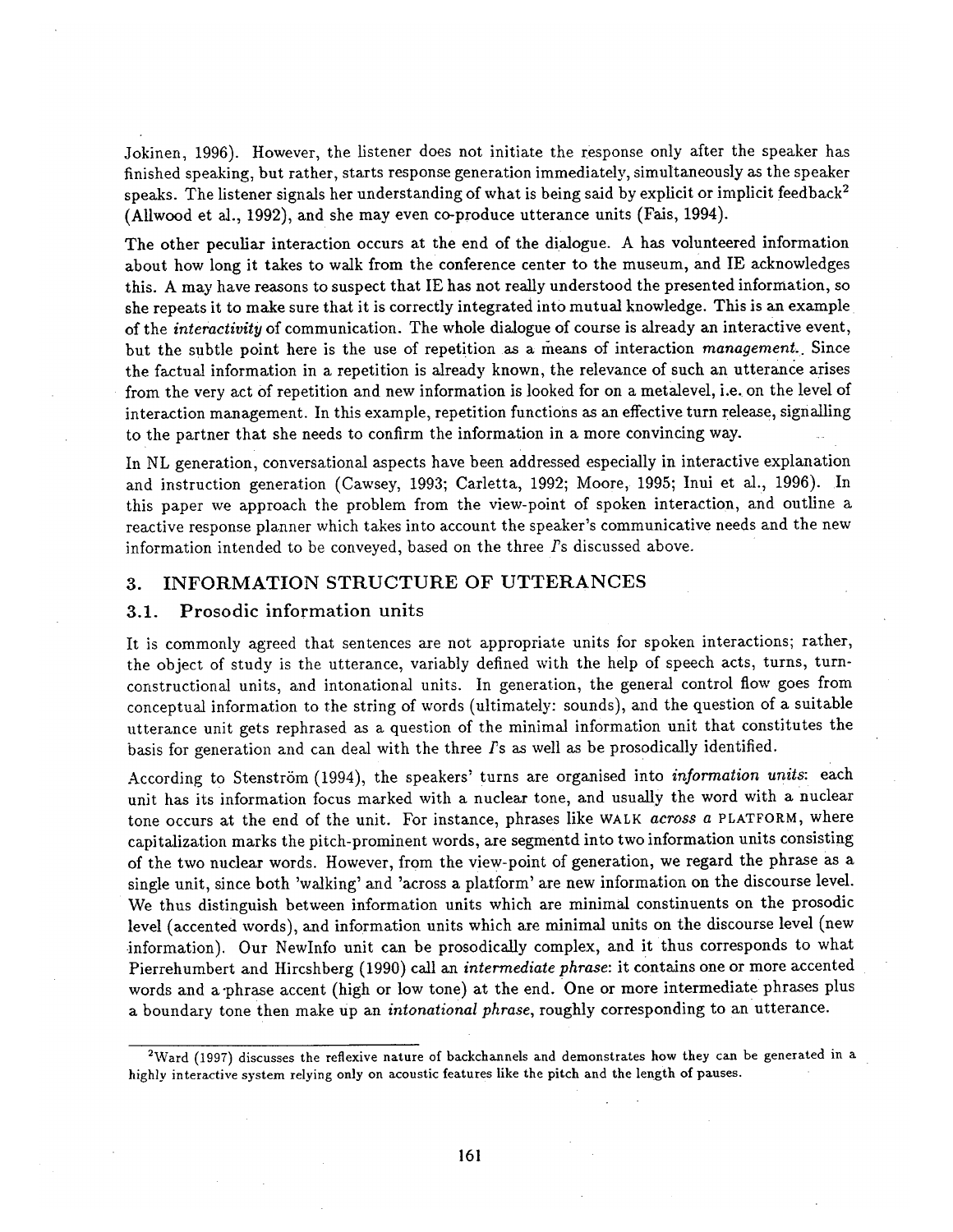## 3.2. NewInfo and Central Concept

To model the information content of utterances, we use the notions *Central Concept (CC)* and *Newlnfo (NI)* (Jokinen, 1994; Jokinen and Morimoto, 1997). These notions are related to the linguistic topic-comment structure (what is talked about *vs.* what is said about it) and the focusground structure (new *vs.* old information), but defined in terms of discourse referents, i.e. objects used by the planner.<sup>3</sup> They can be *realised* by linguistic phrases: analogously to Grosz et al. (1995), we say that U realises  $d$  if U is a phrase for which  $d$  is a discourse referent in the context model.

CC is the discourse referent which the utterance is about or which the participants focus their actions on. Given the plan in Fig. 1, at the beginning of the dialogue CC is fixed to the instantiated discourse referent go(id1,  $aq1$ , ks, cc), corresponding to the top goal, and can then shift to subgoal instantiations, depending on the planner's action. In the topic network Fig. 2, CC is first the instantiated discourse referent of the node *shrine*, then shifts to *kyoto*, *heian*, etc. The shifting, however, is now constrained by the organisation of domain knowledge and topic associations: the current NI becomes the next CC, and the next NIis one of its salient properties or property values.

CC fixes the view-point from which NI is presented, and its realisation depends on the context: object-type CCs may be realised as pronouns (IT *~ a well-known landmark),* but if recoverable from the context, CC need not be explicitly present at all *(fifteen minutes on foot* has its CC "distance from conference center to shrine" omitted). CC is not necessarily *old information:* for instance, in dialogue 1, when A gives the first step in directing IE out of Kyoto Station (*go up that set of stairs*), CC is  $\gcd(\text{id2}, \text{ag1}, \text{ks}, \text{outks})$  ("get out of Kyoto Station") which is not mentioned in the context before. On the other hand, this is not NewInfo either, since it is not realised, but *inferrable* (Prince, 1979): expansion of the goal has resulted in the NewInfo go(id3,ag1,shintracks,upstairs), which is realised in the utterance, and from which CC is to be inferred. Conversely, old information need not be CC. For instance, before instructing IE to go up the stairs, A has introduced the stairwell and then refers to it as part of mutually known *background* information: *go up* THAT *set of stairs.* However, A is not talking about the stairs but the way to get out of the station.

NewInfo is the information centre of the utterance, identified as the discourse referent(s) to be presented, but not yet established as part of mutual knowledge. NI is always explicitly realised, with the prominent pitch accent. It is selected on the basis of the fine-grained task structure, if such exists, Or the topic associations in the domain, and further specified with, or *rather, wrapped in,* communicatively important information. The wrapping may only contain some morpho-syntactically required specifications, so NI becomes realised via a direct mapping to words *(walk across a platform)* and is prosodically marked as an intermediate phrase. A more complex NI (causal relation, comparision), or a more complex communicative situation (explanation, negotiation), may require more elaborate wrapping so NI becomes realised as a complex intonational phrase.

## 4. REQUIREMENTS FOR A GENERATOR

We now move on to the requirements that the three  $\Gamma$ s impose on a generator. Assuming that only relevant information is communicated to the partner and that the most relevant information in a given context is the new information, we conclude that the starting point for generation is NewInfo. Furthermore, considering the three  $\mathit{Fs}$ , (1) NewInfo can be gradually specified as needed

<sup>&</sup>lt;sup>3</sup>A similar distinction is made by Vallduví in terms of *link* and *focus*, but his concern is in cross-linguistic realisation of information packaging, not in dialogue management (Vallduvi and Engdahl, 1996).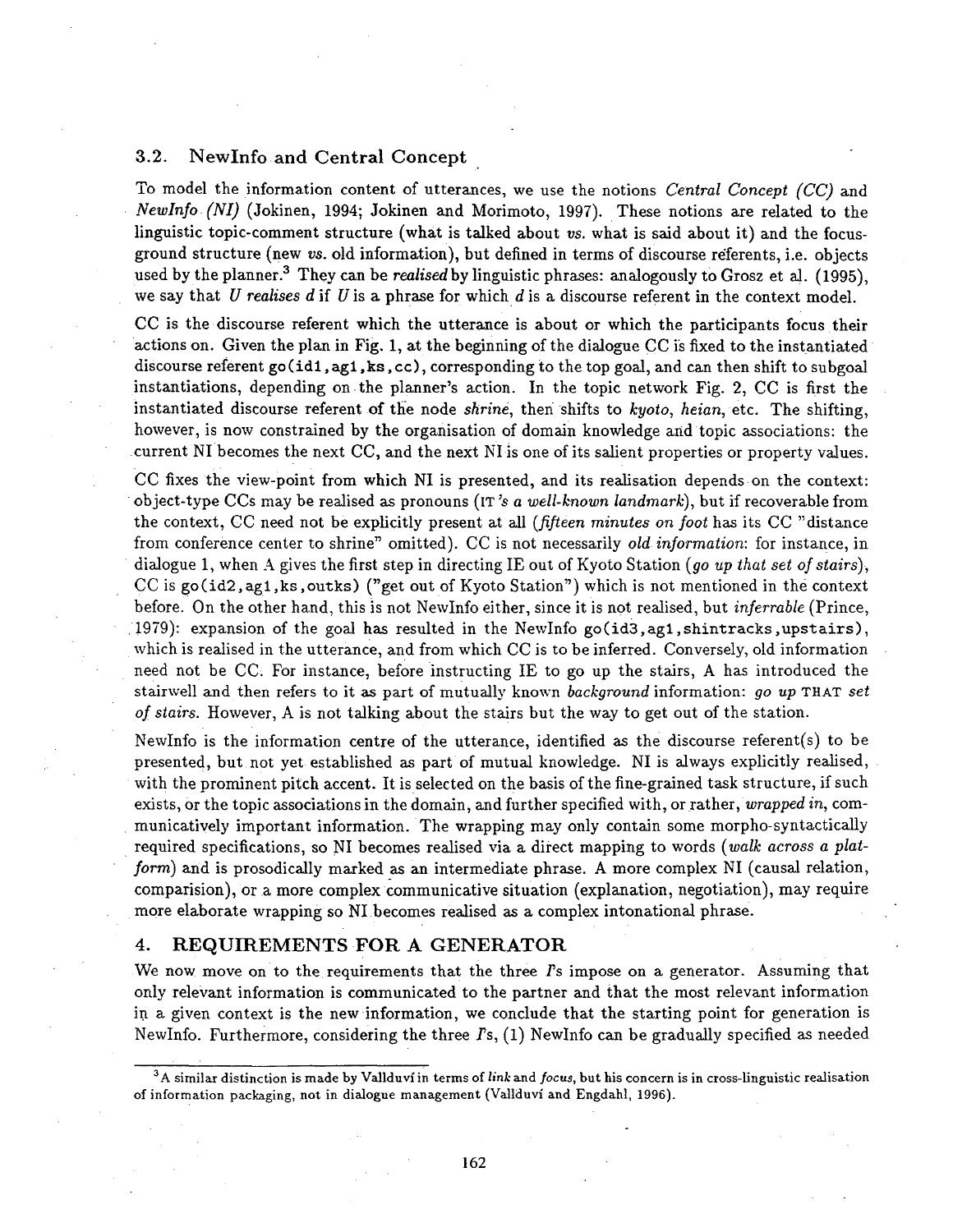**in incremental generation, (2) it is the unit which the immediate reaction is a reaction to, and (3) its obvious repetition directs the hearer to look for the relevant interpretation on the level of interaction rather than on the level of factual information exchange.** 

We do not discuss real-time planning, but the reactive nature of the generator is obvious: under **time pressure, the planner may want to give the most important part of the message (NewInfo) to the realiser first, then provide further specification as necessary. Since content planning and realisation are theoretically parallel processes (de Smedt and Kempen, 1987), the realiser may thus start saying something immediately after NewInfo has been decided, and produce temporizers**  *(uhmm,* **errr) while waiting for the next piece of information from the planner.** 



**Figure 3: Architecture of a dialogue system. SpR and SS refer to speech recognition and speech synthesis, respectively.** 

**To meet these requirements we consider a highly modular system architecture depicted in Fig. 3. The different components are independent "agents" which operate within their own expertise area but can communicate with each other via a simple "agent communication language" (Fig. 4). Each agent can also query and update the Context Model (CM) which records the ongoing dialogue state. Planning is divided into task and dialogue planning (Cawsey, 1993): the task manager (TM) produces plan recipes in regard to a particular application and the current plan, while the dialogue manager (DM) plans the system's communicative actions. DM can request TM to give a suggestion of what to do next, and TM can query DM of a parameter value. DM processes requests by the parser (PR)** to plan a response to a user utterance in the cycle of analysis, evaluation, and response **(3okinen, 1996), and in particular, its planning also concerns content organisation into utterances.**  Language-specific knowledge is stored in a linguistic lexicon and used by an incremental surface realiser (SR), say of the type described in (Wilcock and Black, 1998). DM requests SR to realise a **set of concepts, and the realiser must be capable of producing elliptical and fragmentary utterances. TM and DM operate on concepts defined in the World Model and the mapping from task-related**  entities to linguistic words<sup>4</sup> is described in the Conceptual Lexicon (not shown in Fig. 3).

**The pieces of information communicated to the user depend on the task that gave rise to the communication in the first place. Task information is fine-grained and decomposed into subgoals,** 

**<sup>4</sup>We assume that words can first be underspecified and can then be gradually specified into the final words by the surface realiser, cf. Zock (1993).**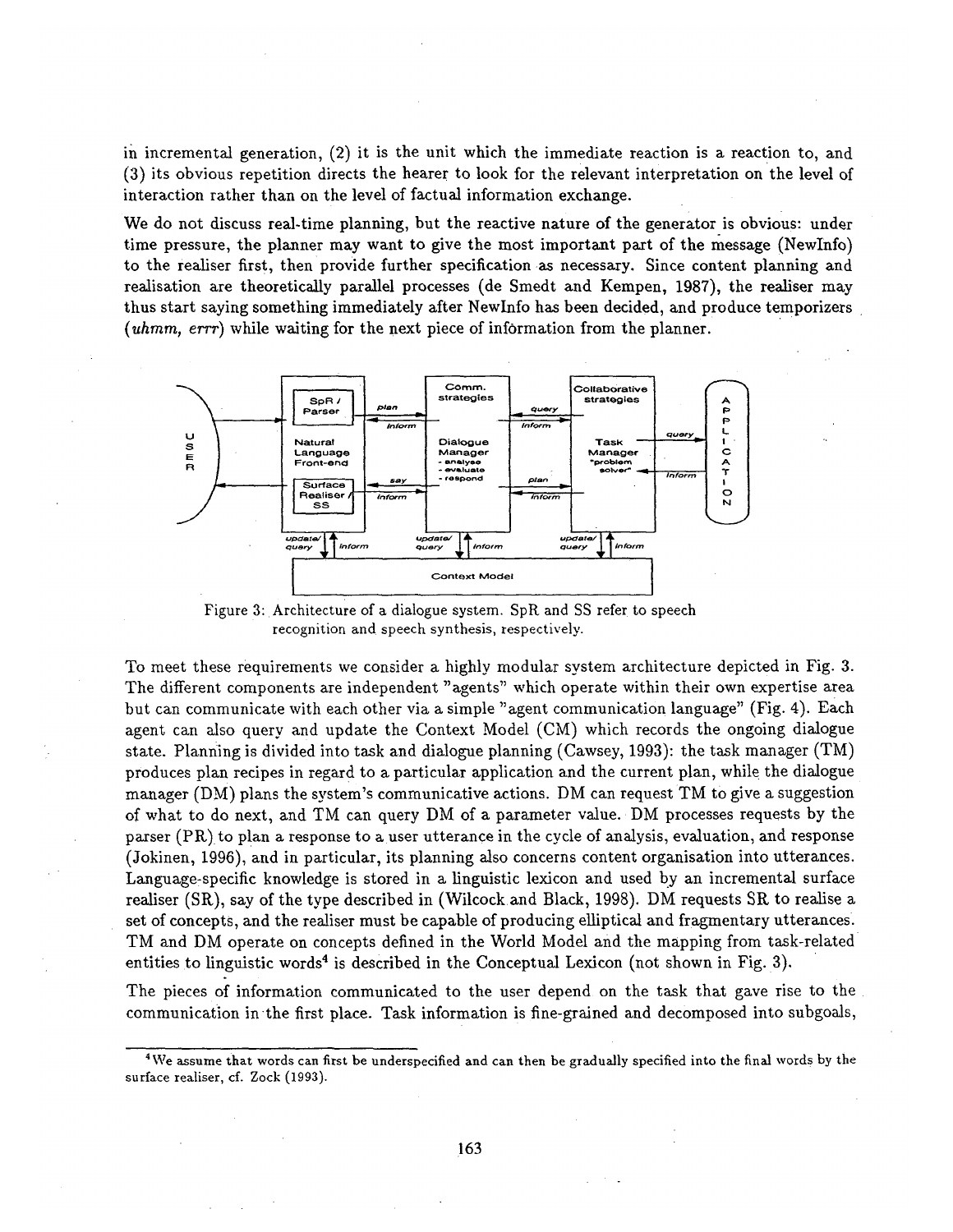request(PR,DM,plan,Sem) request(DM,TM,plan,Goal) request(DM,SR,say,Sem) request(XX,CM,upd,Param) request(TM,DM,stat,Cond) request(TM,DM,val,Param) request(XX,CM,val,Param) inform(DH,pR,Sem,Stat) inform(TM,DM,Goal,Plan) inform(SR,DM,Sem,Stat) inform(CM,XX,Param,Stat) inform(DM,TM,Cond,Stat) inform(DM,TM,Param,Val) (PR requests DM to plan a response to Sem) (DM requests TM to plan a recipe for Goal) (DM requests SR to realise Sem) (XX requests CM to update context with Param) (TM queries DM whether a Cond is true or false) • (TM queries DM for a **value of** Param) (XX queries CH for a value of Param) (DM informs PR whether a response to Sem is planned or not) (TM informs DM of Plan for Goal) (SR informs DM whether Sem is realised or not) (CM informs XX whether update with Param succeeds or not) -(DM informs 'I'M whether Cond is true or false) (DM informs TM of Yal for Param) inform(CM,XX,Param,Val) (CM informs XX of Val for Param)

Figure 4: Simple agent communication language.

each of which describes a basic act, or an aggregation of acts, in the full plan. The subgoals may have knowledge preconditions, such as a constraint on mutual knowledge concerning the agent's location, which must be fulfilled before the act can be executed.<sup>5</sup> The concepts describing the content of a plan are linked to a world model hierarchy which describes the ontology of the domain and also plays an important role in tracing topic associations. Each instantiated world model concept is a *discourse referent* in the Context Model; in particular, events and actions are discourse referents. A plan operator corresponding to the top level plan of Fig. 1 is represented as follows:

| goal:    | go(Id,Ag,ks,cc)                 |
|----------|---------------------------------|
|          | constraints: location(Ag, inKS) |
| subgoal: | go(Id2, Ag, inKS, outKS)        |
| subgoal: | go(Id3, Ag, outKS, cc)          |
| effects: | location(Ag, cc)                |

The *immediate communicative goal, ICG,* is an intention to realise the current NewInfo, and the *communicative goal, CG,* is a generalisation of ICG, an intention to realise some concepts, not necessarily NI.<sup>6</sup> TM provides DM with NewInfo which can be a plan step, a knowledge precondition, or a concept in the world model. The content of the immediate communicative goal can thus vary from concepts and basic acts to general actions subsuming complex action sequences.

An important question, posed by Inui et al. (1996), is the granularity of the fine-grained units in the plan. There is a need to provide information in units which are suitable for incremental presentation and can function as minimal units for the partner's reaction, but there is also a need for aggregating the fine-grained units into bigger ones to maintain coherence of the dialogue. Similar considerations have been expressed by Hovy and Wanner (1996) on microplanning: one of the tasks of the sentence planner is sentence content delimitation, but so far little computational research has addressed the question of when and how to divide information into distinct sentences. We think that NewInfo is helpful in this respect, since it is a flexible unit: defined as a minimal information unit on a given planning level, it can be of different complexities, thus allowing efficient information exchange, cf. Inui et al. (1996). It can also be further specified ("wrapped"), if inappropriate for

<sup>&</sup>lt;sup>5</sup>In fact, the first step of the plan in Fig. 1, go( $Ag,KS,OutKS$ ) can be considered as a plan to get the mutual knowledge precondition mknow(sys,ag,location(ag,outKS) of the second step fulfilled.

 $e^{\epsilon}$ The speakers normally have several other goals as well, concerning their intentions on the other levels of communication: on a task level the goal is to complete the Current task; on a manipulative level the speaker may want to persuade, argue, agree, etc; and on a collaborative level she may have commitments to other (joint) goals.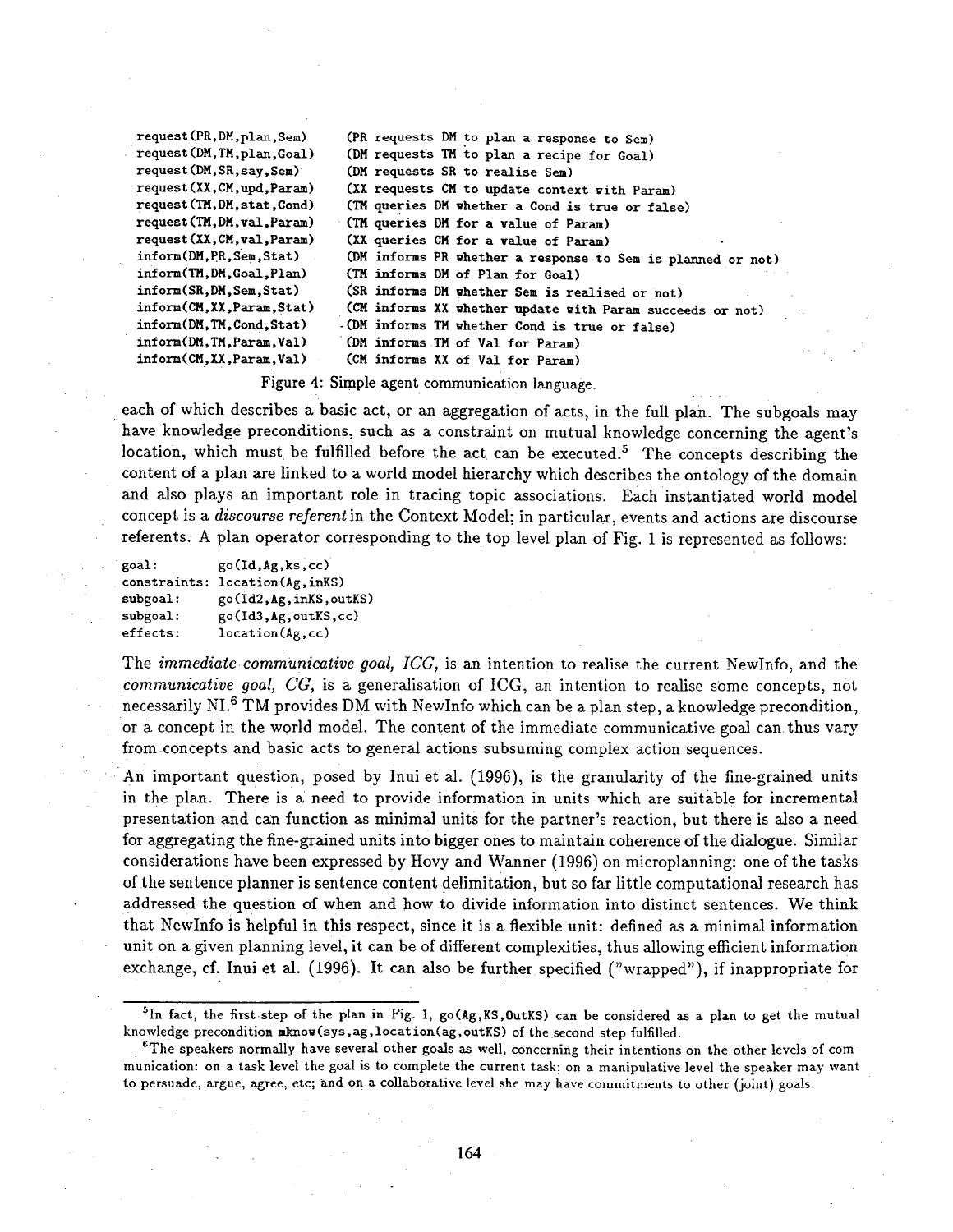communication. Dialogue coherence is thus a matter of communicative strategies imposed on the plans and domain knowledge rather than hierarchical organisation of knowledge sources as such.

# 5. GENERATION AS WRAPPING OF THE NEWINFO

DM decides on the appropriate communicative intention and the presentation of NewInfo, especially the level of explicitness in the utterance, and its content organisation. DM exploits a number of *communicative strategies, and collects the concepts to be realised in Agenda.* At each planning stage, DM evaluates Agenda with respect to the strategies, and augments it with relevant concepts as needed. At each stage, it can request SR to realise Agenda, i.e. the system cam start "talking".

Agenda is initialised with the Newlnfo concepts related to the current ICG (one of DM's own. pending goals, or received from TM as a response to DM's "what-next'-request). This means that the simplest realisation for a communicative goal is the realisation of NI concepts. For instance, if IGC is info\_request (location(idi,agl,X)) and there is no more time to plan further, DM can ask SR to realise this, the result being an elliptical, fragmentary utterance: *Location?/Where?* If the content of Agenda is not valid in the context (and there is more time to plan), DM continues its planning. It may notice that in the current dialogue situation, a complete intonational phrase is desirable, since this would force the partner to take an explicit turn. Moreover, if the NewInfo that user has just presented concerns location, a response with an elliptical question about location would get interpreted on the meta-level, and may, as in dialogue 1, convey false implicatures: *Where?*  would most likely be interpreted as a sign of problems in telephone lines, while *Location?* be simply incomprehensible. DM may thus direct SR to produce a sentence instead of other syntactic phrases.

In evaluating the communicative adequacy of Agenda, DM may also notice that Agenda does not directly address the partner's intentions, and NI must be further specified. There are three different cases for NI wrapping. First, the present communicative goal may be ambiguous in its intentions. DM may notice that if it requests SR to realise the goal info\_request(location(id1, ag1,X)) as a full intonational phrase ( *Where are you?),* the utterance is not accurate in the context: besides requesting specification of the partner's current location, it can also be understood as a question about her location in general. Since the partner has already said her location is Kyoto Station, the latter interpretation should be blocked, to avoid false implicatures being drawn (interpretation on the metal-level, or simply as being rude). Thus DM specifies the content of the communicative goal with the location information and the goal becomes info\_request(sys, ag1,location(id1, ag1,X), location(id2,X,ks)). NewInfo is thus "wrapped" into a piece of information that makes the reference point clear *(in Kyoto Station)*, probably with the empahsis added *(exactly)*.

Second, NewInfo may contain reference to objects which are crucial in fulfilling the task, and so it is cooperative, and sometimes communicatively more efficient, to make sure that the objects are mutually known. For instance, the starting point in instructing IE out of Kyoto Station is the staircase which IE is to go up. If staircase appears in the Context Model as an uncertain discourse referent (i.e. it is not known whether the partner knows it or not), DM may introduce the concept via a separate inform-act, before giving the instruction to go up the stairs. In fact, this is what happens in the sample dialogue. NewInfo is go(id4, ag, shintracks, upstairs) and wrapped into the goal inform(sys,agl,location(staircase,infront)), which is communicated first (after recursive planning for its suitable realisation).

Third, TM may give DM a conjunctive NewInfo, which consists of several plan steps. For instance,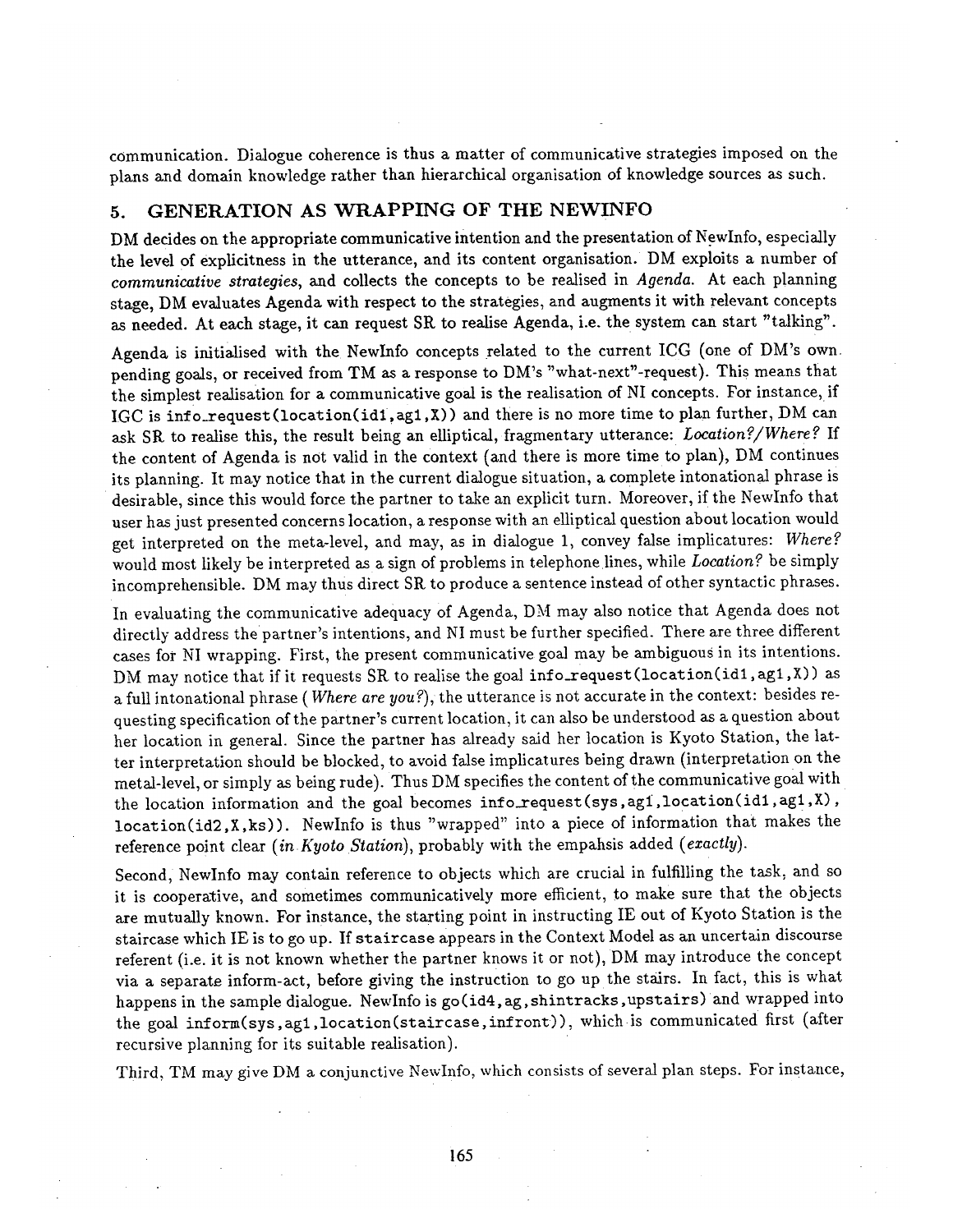instead of delivering each of the five steps of how to get out of Kyoto station separately to DM, TM may give them all at once (after reasoning that all the steps are leaf-nodes in the current plan and cannot be expanded). Since each conjunct is an independent NewInfo, DM has a choice of passing the conjuctive goal to SR as such (to be realised as a single, but long conjunction of utterances), or drop each NewInfo separately to SR, with a pause after each item requiring the partner's explicit acknowledgement. The decision is based on the intentions: describe would prefer the former, but instruct the latter realisation.

Context consideration also affects TM's planning. Collaborative task planning requires that the preconditions of a goal are fulfilled. If the Context Model does not provide necessary information to TM, it can query DM, which would then plan a request to the user, and forward the user's reply back to TM. Playing safe, TM can make sure that the preconditions for each plan step are fulfilled before providing DM with a plan. It can also choose a more risky strategy and provide DM with the plan (conjunctive NewInfo) at once. In this case, DM is responsible for realising the plan as well as monitoring its execution. TM may also keep the control of the plan execution in its own hands, but allow DM to handle (problems with) knowledge preconditions. The choice between the different control strategies is related to system's overall behaviour: communication between TM and DM takes time, and the dialogues become cumbersome if the user's knowledge is constantly queried, but if too much is assumed, backtracking and repairs may be necessary (Carletta, 1992).

Generation of associative topic shifts (dialogue 2) proceeds analogously. However, instead of relying on the decomposition of the task, TM uses a domain model (concept network). Topical associations are based on chaining the current NewInfo as the next CC, and selecting the next NI according to the topic shifting rules described in (McCoy and Cheng, 1991). For instance, the shift to "peace and tranquility" is justified as a shift to the attribute *Sern* of the object *Heian-name.* However, TM does not know whether its associations make communicatively appropriate topic shifts, so suggestions must be filtered by DM. A possible topic shift to "war and destruction" after lingering on "peace and tranquility" of *Heian-name* can thus be rejected by DM, if the shift violates the communicative strategy that says that the distance between the current CC and the main topic (sight-seeing information around the conference center) should not be larger than a given limit. On the other hand, DM does not know whether a topic is exhausted or there might be something more to say about it, so it has to request a new one.

## 6. CONCLUSION

The paper proposes a framework for planning dialogue contributions and emphasises the three  $\Gamma$ s for generation: Incrementality, Immediacy, and Interactivity. The starting point for generation is NewInfo, the new information intended to be realised, which in the course of planning, gets wrapped with regard to the communicative context and the communicative needs of the speakers. Modularity of the system architecture allows the planners to communicate with each other, and thus realisation canstart once NewInfo has been decided. Planning can continue separately, and include pragmatic considerations like those described in (Hovy, 1988). NewInfo is realised via intermediate prosodic phrases which correspond to one or more words with a pitch accent. We envisage that the model also serves as a basis for integrating NLG research into speech synthesis (Black and Campbell, 1995). We continue research on the different constraints and their interaction.

#### 7. ACKNOWLEDGEMENTS

We are grateful to Yasuharu Den, Graham Wilcock and Naoya Arakawa for their comments and discussion.